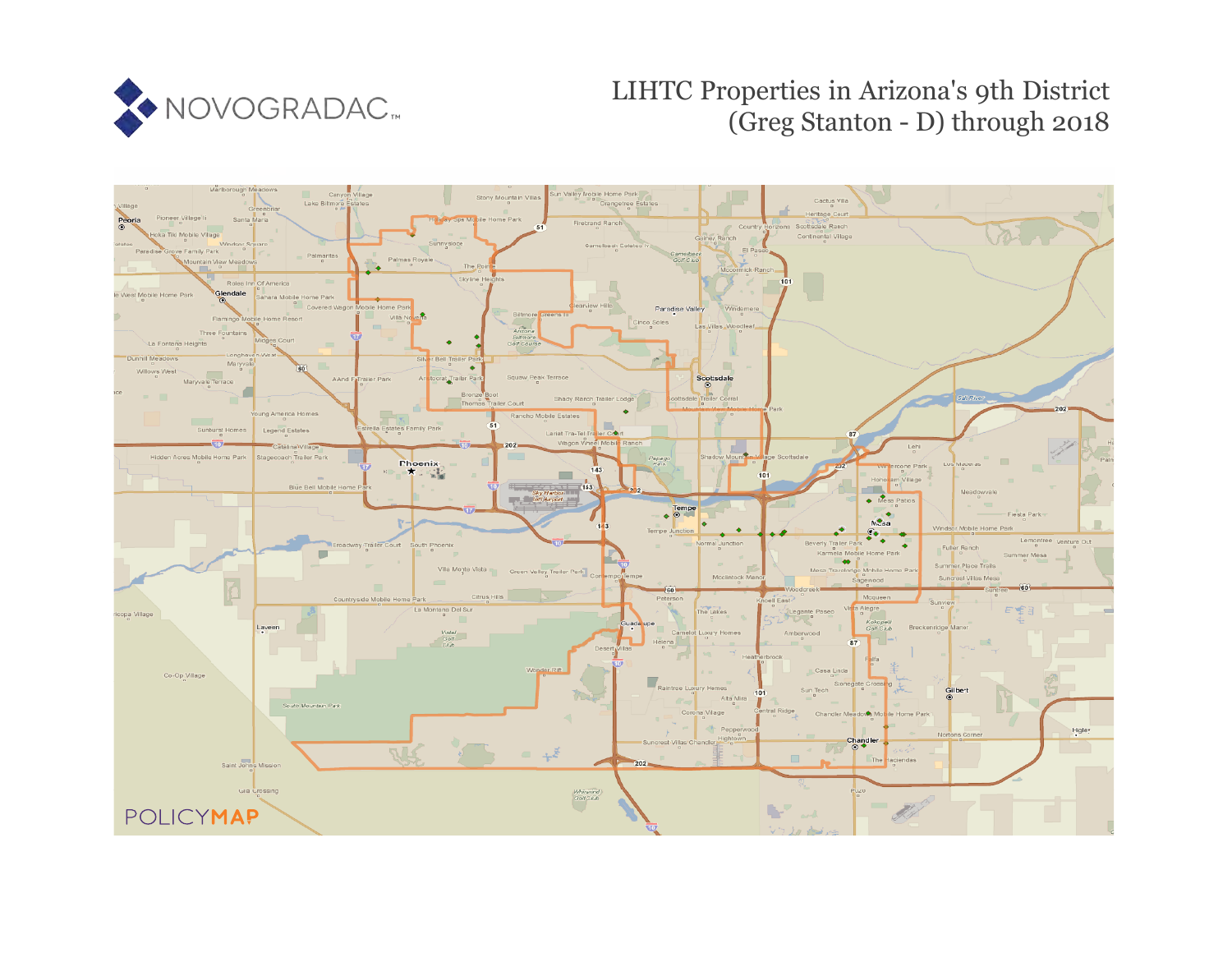## LIHTC Properties in Arizona's 9th District Through 2018

| <b>Project Name</b>                               | <b>Address</b>                                                            | City         | <b>State</b>           | <b>Zip Code</b> | <b>Nonprofit</b><br><b>Sponsor</b> | <b>Allocation</b><br>Year | <b>Annual</b><br><b>Allocated</b><br><b>Amount</b> | <b>Year Placed</b><br>in Service | <b>Construction Type</b>              | <b>Total</b><br><b>Units</b> | Low<br><b>Income</b><br><b>Units</b> | <b>Rent or</b><br><b>Income</b><br><b>Ceiling</b> | <b>Credit</b><br><b>Percentage</b>          | Tax-<br><b>Exempt</b><br><b>Bond</b> | <b>HUD Multi-</b><br><b>Family</b><br><b>Financing/Rental</b><br><b>Assistance</b> |
|---------------------------------------------------|---------------------------------------------------------------------------|--------------|------------------------|-----------------|------------------------------------|---------------------------|----------------------------------------------------|----------------------------------|---------------------------------------|------------------------------|--------------------------------------|---------------------------------------------------|---------------------------------------------|--------------------------------------|------------------------------------------------------------------------------------|
| <b>WHISPERING PALMS</b><br><b>HOUSING</b>         | 1650 E GEORGIA PHOENIX<br>$\operatorname{AVE}$                            |              | $\mathbf{A}\mathbf{Z}$ | 85016           | Yes                                | 2003                      | \$0                                                | 2005                             | Both New Construction 21<br>and $A/R$ |                              | 21                                   |                                                   | <b>Both 30%</b><br>and 70%<br>present value | No                                   |                                                                                    |
| <b>MARYLAND SENIOR</b><br><b>HOUSING</b>          | 126 W<br>$\mbox{MARYLAND AVE}$ PHOENIX                                    |              | $\mathbf{A}\mathbf{Z}$ | 85013           | Yes                                | 2004                      | \$244,776                                          | 2006                             | Acquisition and Rehab 36              |                              | 31                                   |                                                   | 70 % present $\,$ No $\,$<br>value          |                                      |                                                                                    |
| <b>MEADOWBROOK</b><br><b>HOUSING</b>              | 4545 N 15TH ST PHOENIX                                                    |              | $\mathbf{A}\mathbf{Z}$ | 85014           | Yes                                | 2005                      | \$485,842                                          | 2007                             | New Construction                      | 69                           | 69                                   |                                                   | $70$ % present $\,$ No value                |                                      |                                                                                    |
| <b>LOS TRES APTS - LA</b><br>TERRAZA              | $5333\,\mathrm{E}$ THOMAS $_{\mathrm{PHOENIX}}$<br>$\mathbf{R}\mathbf{D}$ |              | $\mathbf{A}\mathbf{Z}$ | 85018           | Yes                                | 2005                      | \$124,664                                          | 2007                             | Acquisition and Rehab 160             |                              | 156                                  |                                                   | $30$ % present $\,$ $\rm Yes$<br>value      |                                      |                                                                                    |
| <b>LOS TRES APTS -</b><br><b>MELROSE VILLAS</b>   | 5627 N 16TH ST PHOENIX                                                    |              | $\mathbf{A}\mathbf{Z}$ | 85016           | Yes                                | 2005                      | \$106,101                                          | 2007                             | Acquisition and Rehab 83              |                              | 83                                   | $60\%$ AMGI                                       | $30\,\%$ present $\,$ Yes value             |                                      |                                                                                    |
| POINTE DEL SOL APTS                               | 730 W VOGEL<br>AVE                                                        | PHOENIX      | $\mathbf{A}\mathbf{Z}$ | 85021           | No                                 | 2007                      | \$539,974                                          | 2008                             | <b>New Construction</b>               | 150                          | 150                                  | 60% AMGI                                          | $30\,\%$ present $\,\mathrm{Yes}$ value     |                                      |                                                                                    |
| <b>ENCORE ON FARMER</b>                           | 601 S FARMER<br>AVE                                                       | <b>TEMPE</b> | $\mathbf{A}\mathbf{Z}$ | 85281           | Yes                                | 2010                      | \$1,094,226                                        | 2011                             | <b>New Construction</b>               | 56                           | 56                                   | 60% AMGI                                          | $70\,\%$ present $\,$ No value              |                                      |                                                                                    |
| <b>ENCANTO POINTE</b>                             | <b>4141 N NINTH</b><br><b>ST</b>                                          | PHOENIX      | AZ                     | 85014           | $\mathbf{N}\mathbf{o}$             | 2010                      | \$813,689                                          | 2012                             | <b>New Construction</b>               | 54                           | 54                                   | 60% AMGI                                          | $70\,\%$ present $\,$ No value              |                                      |                                                                                    |
| <b>ENCORE ON 1ST</b>                              | 50 E MAIN ST MESA                                                         |              | $\mathbf{A}\mathbf{Z}$ | 85201           | Yes                                | 2012                      | \$1,855,983                                        | 2013                             | New Construction                      | 81                           | 80                                   |                                                   | 70 % present $\,$ No $\,$<br>value          |                                      | $\mathbf{No}$                                                                      |
| <b>GRACIE'S VILLAGE</b>                           | 1520 $E$ APACHE $\quad$ TEMPE<br><b>BLVD</b>                              |              | $\mathbf{A}\mathbf{Z}$ | 85281           | No                                 | 2011                      | \$1,556,006                                        | 2013                             | <b>New Construction</b>               | 50                           | 49                                   |                                                   | 70 % present $\,$ No $\,$<br>value          |                                      | No                                                                                 |
| <b>LA MESITA</b>                                  | 2254 W MAIN ST MESA                                                       |              | $\mathbf{A}\mathbf{Z}$ | 85201           | Yes                                | 2012                      | \$1,360,524                                        | 2013                             | New Construction                      | 80                           | 80                                   |                                                   | 70 % present $\,$ No $\,$<br>value          |                                      | Yes                                                                                |
| <b>MADISON GARDENS</b><br><b>SENIOR COMMUNITY</b> | 808 E<br>MISSOURI AVE                                                     | PHOENIX      | $\mathbf{A}\mathbf{Z}$ | 85014           | Yes                                | 2012                      | \$2,500,000                                        | 2013                             | New Construction                      | 133                          | 132                                  |                                                   | 70 % present $\,$ No $\,$<br>value          |                                      | No                                                                                 |
| TEMPLE SQUARE<br><b>TOWNHOMES</b>                 | 324 SHORNE MESA                                                           |              | AZ                     | 85204           | No                                 | 2011                      | \$2,046,355                                        | 2013                             | Acquisition and Rehab 152             |                              | 152                                  |                                                   | 70 % present $\overline{N}$<br>value        |                                      | No                                                                                 |

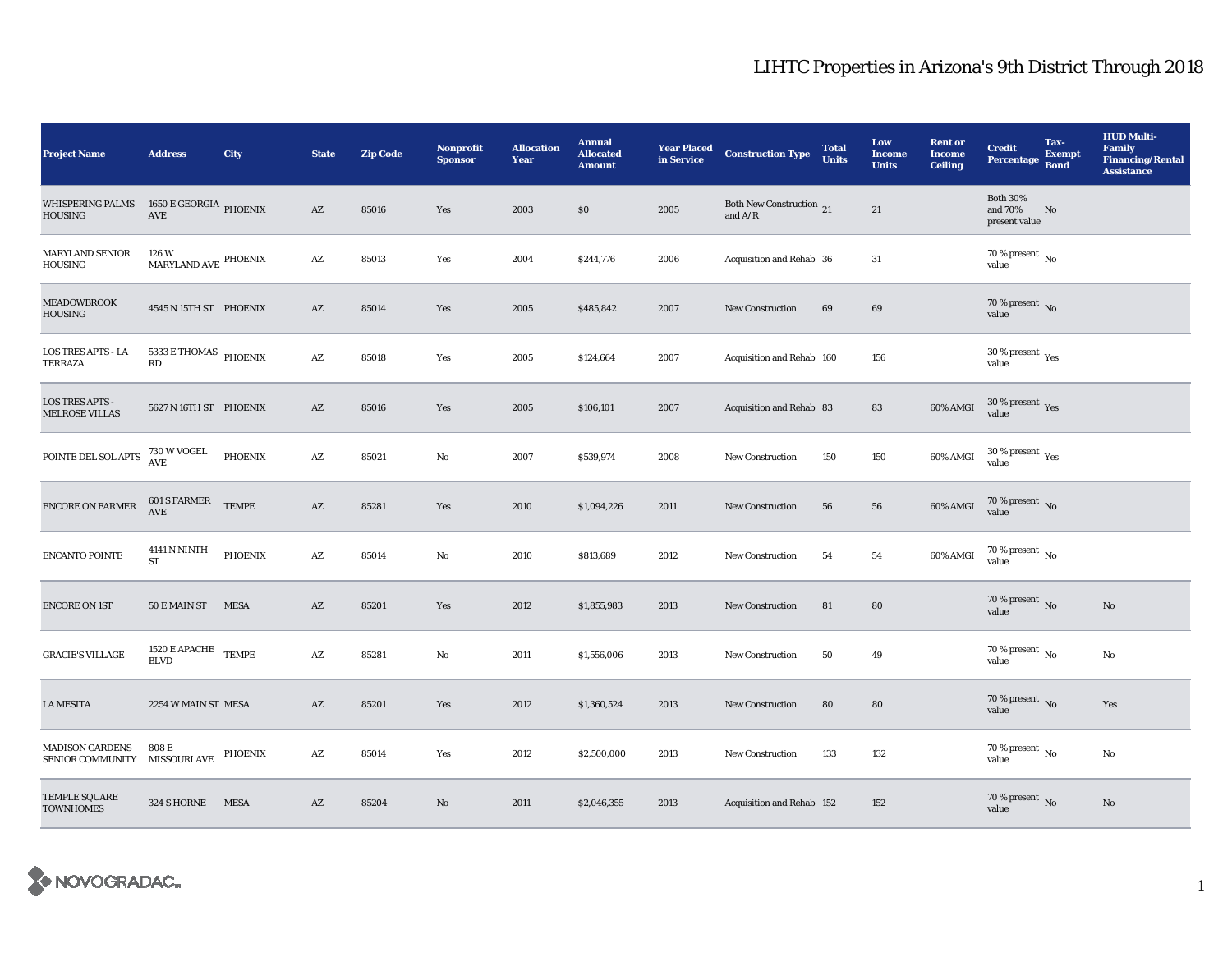## LIHTC Properties in Arizona's 9th District Through 2018

| <b>Project Name</b>                                                                        | <b>Address</b>                             | City           | <b>State</b>           | <b>Zip Code</b> | <b>Nonprofit</b><br><b>Sponsor</b> | <b>Allocation</b><br>Year | <b>Annual</b><br><b>Allocated</b><br><b>Amount</b> | <b>Year Placed</b><br>in Service | <b>Construction Type</b>  | <b>Total</b><br><b>Units</b> | Low<br><b>Income</b><br><b>Units</b> | <b>Rent or</b><br><b>Income</b><br><b>Ceiling</b> | <b>Credit</b><br>Percentage Bond            | Tax-<br><b>Exempt</b> | <b>HUD Multi-</b><br><b>Family</b><br><b>Financing/Rental</b><br><b>Assistance</b> |
|--------------------------------------------------------------------------------------------|--------------------------------------------|----------------|------------------------|-----------------|------------------------------------|---------------------------|----------------------------------------------------|----------------------------------|---------------------------|------------------------------|--------------------------------------|---------------------------------------------------|---------------------------------------------|-----------------------|------------------------------------------------------------------------------------|
| <b>ESCOBEDO AT VERDE</b><br><b>VISTA</b>                                                   | 125 E<br>UNIVERSITY DR $^{\rm{MESA}}$      |                | $\mathbf{A}\mathbf{Z}$ | 85201           | Yes                                | 2012                      | \$1,497,802                                        | 2013                             | <b>New Construction</b>   | 70                           | 70                                   |                                                   | $70$ % present $\,$ No $\,$<br>value        |                       | No                                                                                 |
| <b>LEGACY ON MAIN</b>                                                                      | 950 W MAIN ST MESA                         |                | AZ                     | 85201           | No                                 | 2013                      | \$1,299,968                                        | 2014                             | Acquisition and Rehab 78  |                              | 78                                   |                                                   | <b>Both 30%</b><br>and 70%<br>present value | No                    | No                                                                                 |
| EL RANCHO                                                                                  | <b>719 E MAIN</b><br><b>STREET</b>         | <b>MESA</b>    | $\mathbf{A}\mathbf{Z}$ | 85203           | Yes                                | 2013                      | \$1,185,206                                        | 2015                             | Acquisition and Rehab 66  |                              | 65                                   |                                                   | 70 % present $\,$ No $\,$<br>value          |                       | No                                                                                 |
| <b>ESCOBEDO AT VERDE</b><br>VISTA PHASE II                                                 | 125 E<br><b>UNIVERSITY</b><br><b>DRIVE</b> | <b>MESA</b>    | AZ                     | 85201           | Yes                                | 2013                      | \$1,309,152                                        | 2015                             | <b>New Construction</b>   | 62                           | 62                                   |                                                   | 70 % present $\,$ No $\,$<br>value          |                       | Yes                                                                                |
| <b>DESERT WILLOW</b><br><b>APARTMENTS (FKA</b><br><b>ARIZONA SUN</b><br><b>APARTMENTS)</b> | 1895 E. DON<br>CARLOS<br><b>AVENUE</b>     | TEMPE          | AZ                     | 85821-4565      | No                                 | 2014                      | \$575,876                                          | 2016                             | Acquisition and Rehab 57  |                              | 57                                   | 60% AMGI                                          | <b>Both 30%</b><br>and 70%<br>present value | No                    | No                                                                                 |
| <b>ENCORE ON FIRST</b><br><b>WEST</b>                                                      | 47 W. FIRST<br><b>AVENUE</b>               | <b>MESA</b>    | AZ                     | 85210-1310      | No                                 | 2014                      | \$743,553                                          | 2016                             | <b>New Construction</b>   | 44                           | 44                                   | 60% AMGI                                          | $70$ % present $\,$ No value                |                       | No                                                                                 |
| LEGACY ON MAIN II<br>(FKA PALM COVE II)                                                    | 118 N.<br><b>EXTENSION</b><br>ROAD         | <b>MESA</b>    | AZ                     | 85201-6337      | No                                 | 2015                      | \$1,475,426                                        | 2016                             | Acquisition and Rehab 122 |                              | 122                                  | $60\%$ AMGI                                       | 70 % present $\,$ No $\,$<br>value          |                       | No                                                                                 |
| MERIDIAN @ 101 (FKA 2148 E. APACHE TEMPE<br><b>APACHE VILLAS)</b>                          | <b>BOULEVARD</b>                           |                | AZ                     | 85281-4863      | No                                 | 2014                      | \$1,125,709                                        | 2016                             | <b>New Construction</b>   | 76                           | 76                                   | 60% AMGI                                          | 70 % present $\,$ No $\,$<br>value          |                       | No                                                                                 |
| EL RANCHO II                                                                               | $659 + 701$ E.<br>MAIN ST.                 | <b>MESA</b>    | AZ                     | 85203-8743      | No                                 | 2015                      | \$1,158,279                                        | 2017                             | <b>New Construction</b>   | 47                           | 46                                   | 60% AMGI                                          | 70 % present<br>value                       |                       | No                                                                                 |
| <b>LA MESITA PHASE 3</b>                                                                   | 2245 W. ELLA<br>ST., BLDG 3                | <b>MESA</b>    | AZ                     | 85201-6806      | Yes                                | 2015                      | \$652,235                                          | 2017                             | <b>New Construction</b>   | 31                           | 30                                   | 60% AMGI                                          | 70 % present<br>value                       |                       | Yes                                                                                |
| NORTHERN GARDENS                                                                           | 2211W<br><b>NORTHERN</b><br>AVE.           | <b>PHOENIX</b> | $\mathbf{A}\mathbf{Z}$ | 85021-4917      | No                                 | 2015                      | \$1,500,000                                        | 2017                             | <b>New Construction</b>   | 66                           | 66                                   | 60% AMGI                                          | 70 % present<br>value                       |                       | No                                                                                 |
| <b>VALOR ON EIGHTH</b><br><b>APARTMENTS</b>                                                | 1001 E. 8TH ST. TEMPE                      |                | AZ                     | 85281-7302      | Yes                                | 2015                      | \$1,058,745                                        | 2017                             | <b>New Construction</b>   | 50                           | 45                                   | 60% AMGI                                          | 70 % present<br>value                       |                       | No                                                                                 |
| EL CARO SENIOR<br><b>RESIDENCES</b>                                                        | 8025 NORTH<br>21ST AVENUE                  | PHOENIX        | AZ                     | 85021-8025      | No                                 | 2016                      | \$1,532,018                                        | 2018                             | <b>New Construction</b>   | 102                          | 102                                  | 60% AMGI                                          | 70 % present<br>value                       |                       | No                                                                                 |

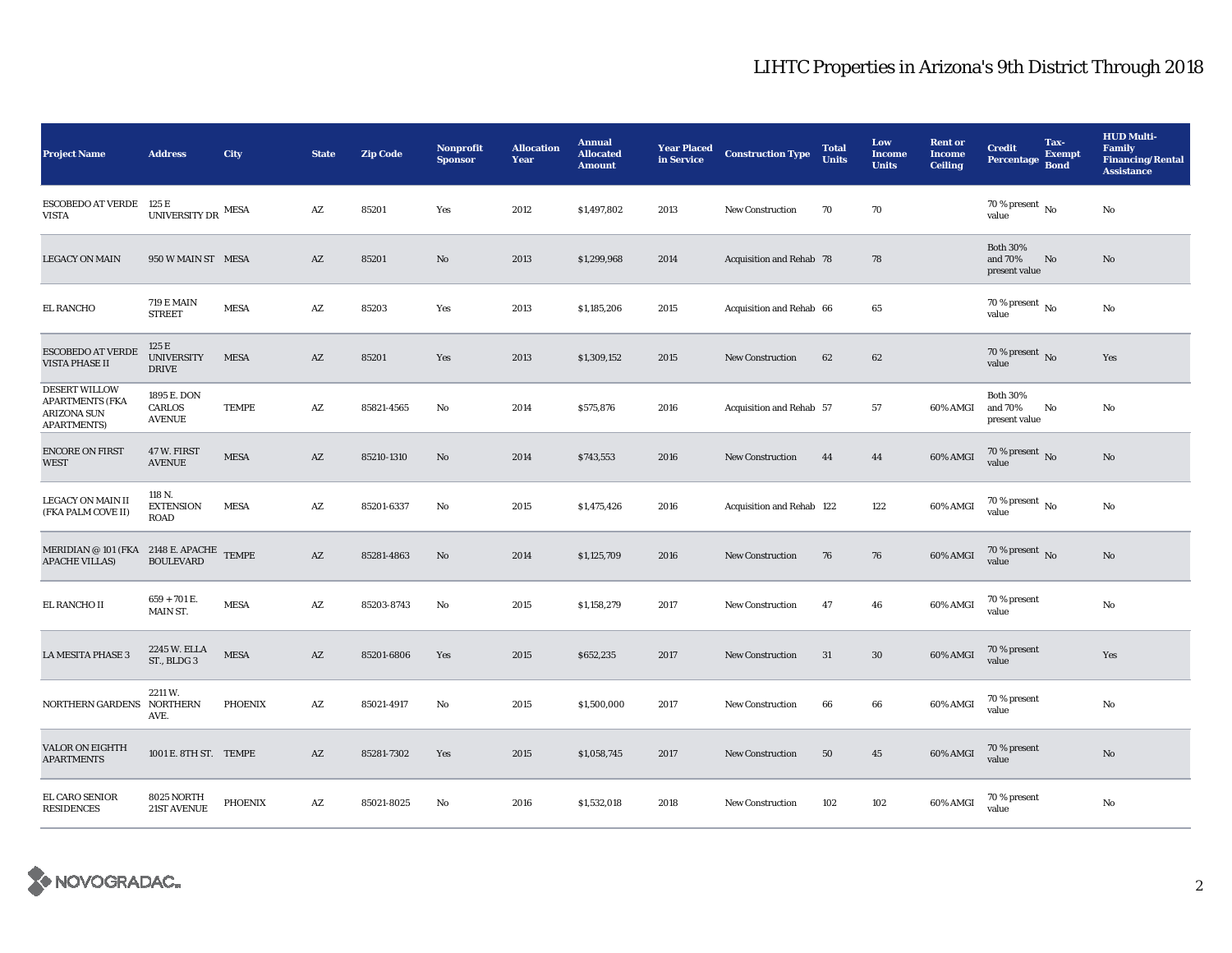## LIHTC Properties in Arizona's 9th District Through 2018

| <b>Project Name</b>                                     | <b>Address</b>                                | City            | <b>State</b>           | <b>Zip Code</b> | <b>Nonprofit</b><br><b>Sponsor</b> | <b>Allocation</b><br>Year | <b>Annual</b><br><b>Allocated</b><br><b>Amount</b> | <b>Year Placed</b><br>in Service | <b>Construction Type</b>  | <b>Total</b><br><b>Units</b> | Low<br><b>Income</b><br><b>Units</b> | <b>Rent or</b><br><b>Income</b><br><b>Ceiling</b> | <b>Credit</b><br><b>Percentage</b> | Tax-<br><b>Exempt</b><br><b>Bond</b> | <b>HUD Multi-</b><br><b>Family</b><br><b>Financing/Rental</b><br><b>Assistance</b> |
|---------------------------------------------------------|-----------------------------------------------|-----------------|------------------------|-----------------|------------------------------------|---------------------------|----------------------------------------------------|----------------------------------|---------------------------|------------------------------|--------------------------------------|---------------------------------------------------|------------------------------------|--------------------------------------|------------------------------------------------------------------------------------|
| <b>MESA ARTSPACE</b><br><b>LOFTS</b>                    | 155 SOUTH<br><b>HIBBERT</b>                   | <b>MESA</b>     | AZ                     | 85210           | Yes                                | 2016                      | \$1,300,000                                        | 2018                             | New Construction          | 50                           | 50                                   | 60% AMGI                                          | 70 % present<br>value              |                                      | $\rm No$                                                                           |
| APACHE ASL TRAILS                                       | $2428$ E APACHE TEMPE<br><b>BLVD</b>          |                 | $\mathbf{A}\mathbf{Z}$ | 85281           |                                    | Insufficient<br>Data      | \$0                                                | Insufficient<br>Data             | Not Indicated             | 75                           | $\bf{0}$                             |                                                   | Not<br>Indicated                   |                                      |                                                                                    |
| <b>RESIDENCES AT</b><br><b>CENTER STREET</b><br>STATION | 50 E MAIN ST MESA                             |                 | AZ                     | 85201           |                                    | 2012                      | \$0                                                | Insufficient<br>Data             | Not Indicated             | 34                           | $\mathbf 0$                          |                                                   | Not<br>Indicated                   |                                      |                                                                                    |
| <b>MESA PARK APTS</b>                                   | $604$ W EIGHTH $$\tt MESA$$<br>AVE            |                 | $\mathbf{A}\mathbf{Z}$ | 85210           |                                    | Insufficient<br>Data      | \$0                                                | Insufficient<br>Data             | Not Indicated             | 140                          | 98                                   |                                                   | Not<br>Indicated                   |                                      |                                                                                    |
| PECAN TREE MANOR                                        | 102 W NINTH PL MESA                           |                 | $\mathbf{A}\mathbf{Z}$ | 85201           |                                    | Insufficient<br>Data      | \$0                                                | 1989                             | Existing                  | $\overline{4}$               | $\overline{4}$                       |                                                   | Not<br>Indicated                   |                                      |                                                                                    |
| PAPAGO PALMS WEST 1835 N 51ST ST PHOENIX                |                                               |                 | $\mathbf{A}\mathbf{Z}$ | 85008           | No                                 | 1992                      | $\$0$                                              | 1994                             | <b>New Construction</b>   | $25\,$                       | 24                                   |                                                   | 70 % present $\,$ No $\,$<br>value |                                      |                                                                                    |
| DESERT PALMS APTS                                       | <b>210 E BROWN</b><br>RD                      | <b>MESA</b>     | AZ                     | 85201           | No                                 | 1993                      | \$0                                                | 1995                             | <b>New Construction</b>   | 96                           | 92                                   |                                                   | $70$ % present $\,$ No value       |                                      |                                                                                    |
| COLONIA DEL REY                                         | 120 N<br>MCQUEEN RD                           | <b>CHANDLER</b> | $\mathbf{A}\mathbf{Z}$ | 85225           | No                                 | 1995                      | $\$0$                                              | 1996                             | New Construction          | 60                           | 60                                   |                                                   | 70 % present $\,$ No $\,$<br>value |                                      |                                                                                    |
| PALM TERRACE APTS 555 E RAY RD                          |                                               | <b>CHANDLER</b> | $\mathbf{A}\mathbf{Z}$ | 85225           | No                                 | 1996                      | \$0                                                | 1996                             | <b>New Construction</b>   | 180                          | 180                                  |                                                   | $70$ % present $\,$ No value       |                                      |                                                                                    |
| PALM COVE II APTS                                       | <b>118 N EXT RD</b>                           | <b>MESA</b>     | $\mathbf{A}\mathbf{Z}$ | 85201           |                                    | Insufficient<br>Data      | $\$0$                                              | 2000                             | Not Indicated             | 122                          | 116                                  |                                                   | Not<br>Indicated                   |                                      |                                                                                    |
| <b>SCOTTSDALE NEW</b><br><b>VENTURA APTS</b>            | 980 N GRANITE SCOTTSDALE<br><b>REEF RD</b>    |                 | $\mathbf{A}\mathbf{Z}$ | 85257           | No                                 | 1998                      | \$0                                                | 2000                             | Acquisition and Rehab 135 |                              | 135                                  |                                                   | $30\,\%$ present $\,$ Yes value    |                                      |                                                                                    |
| <b>MERCY HOUSING</b><br><b>ARIZONA I</b>                | 520 N MESA DR MESA                            |                 | AZ                     | 85201           | Yes                                | 1998                      | \$0                                                | 2000                             | <b>New Construction</b>   | 95                           | 95                                   |                                                   | $30\,\%$ present $\,$ Yes value    |                                      |                                                                                    |
| <b>CHANDLER GARDENS</b>                                 | 300 E<br>COMMONWEAL CHANDLER<br><b>TH AVE</b> |                 | AZ                     | 85225           | $\mathbf{N}\mathbf{o}$             | 1999                      | $\$0$                                              | 2001                             | <b>New Construction</b>   | 80                           | 79                                   |                                                   | $70\,\%$ present $\,$ No value     |                                      |                                                                                    |